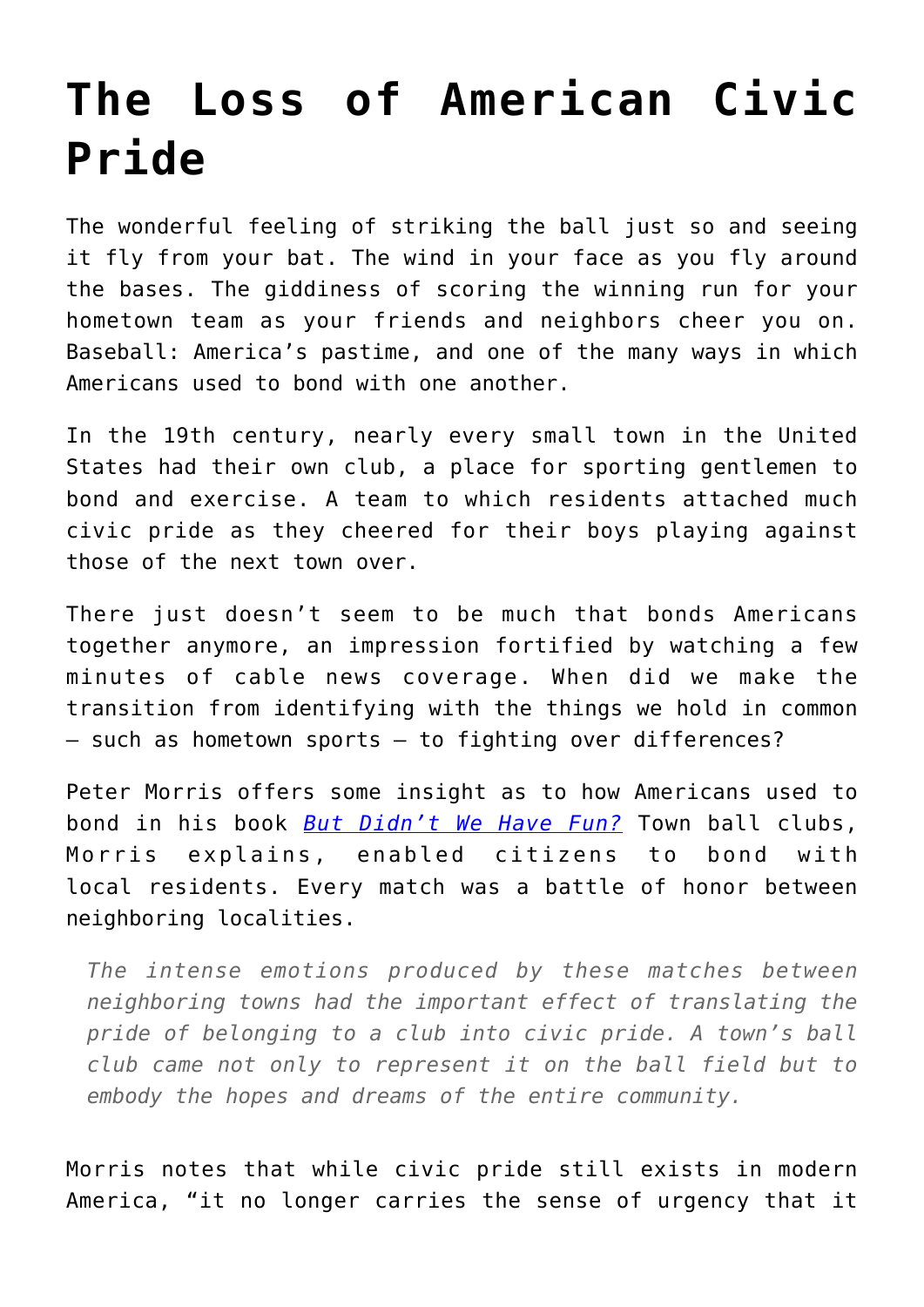did in the mid-nineteenth century." Part of the reason for this is that small cities and towns have absorbed one another and are no longer competing for residents. It's a lot harder to know one's neighbors, and the next town over isn't considered so different anymore with the short amount of time it takes to get there.

In the 19th century, baseball was also a game for *gentlemen* who played for the love of the game. The sport was only beginning to take on the professionalism that we know today – a new feature that so many of that time's players strenuously objected to.

Morris sums up the attitudes of mid-19th century players in this way:

*Players strove to win 'solely for the honor of victory' that would accrue to their club, and played 'as if the reputation of the club was at stake every time they met in the field.' This led them to keep the spirit of competition within strict bounds—as already noted, early players very much wanted to win, but only if they could do so without in any way compromising the overriding concern of the club's reputation.*

*The club meant something precious to its members—a sense of belonging not easy to put into words but perhaps best compared to what a patriot feels about his or her country, what a believer feels about his or her religion, or what all of us feel about our closest friends and family members. It was a deep bond, and letting something as trivial as the result of a baseball game interfere with it would have been unthinkable.*

By comparison, today's Americans find little pride in their community or their hometown team. Why should we, especially when we deprive ourselves of the chance to bond over common experiences and interests? Instead, we're prone to label those who disagree with us on some point or another as different